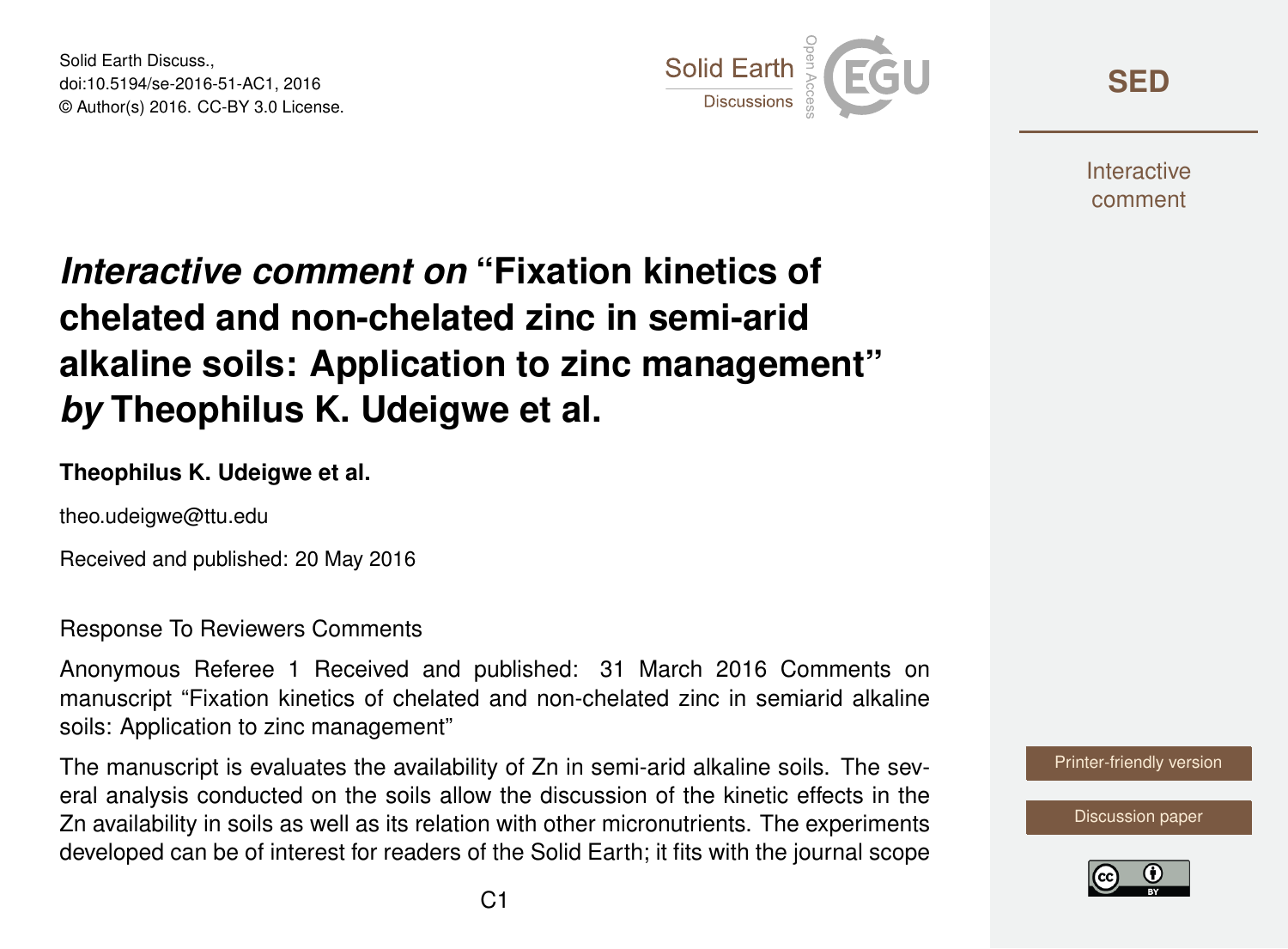and contributes significantly to the advance in the knowledge of Zn in soils. In general, the manuscript has been well distributed, the experiments well described and an adequate discussion is presented.

However, the manuscript is directly connected with a recently publish paper (Solid Earth Discuss., 7, 2875–2902, 2015) in which the same methodological approach was performed to examine the fixation kinetics of chelated and non-chelated copper micronutrient in semi-arid alkaline soils. In both papers, exactly the same experiment is present: soil collecting, soils analysis, soil fertilization with a mixture of Fe, Mn, Zn, and Cu chelated (or non chelated). While in the published one the results for Cu concentrations after fertilization and correlations with other micronutrients are presented, in the current paper under review it is the Zn results and correlations. In fact it seems that only one experiment was performed and the results have been divided for the two manuscripts and maybe for two future ones on Mn and Fe. The text is frequently the same. From my opinion, it is the Editor who must decide if this way of results dissemination is valid. If this is a possible way of publication, I suggest, however to refer this paper to the previous one more clearly. In Line 85 this paper is cited but in a poor way. Moreover, I suggest other changes: - the soil properties have been presented as new results in Results section in Tables 1, 2, 3. Exactly the same values were presented in the previous paper. For this reason, the soil properties must be referred to the previous paper and not presented as new characterization.

We thank the reviewer for his views and suggestions.

This study is a part of a broad project on elucidating micronutrient fate in semi-arid alkaline soils. The manuscripts are different, the first focused on copper and this study is on zinc. Although, the soils are same and thus some background information on the study site may be similar. However, the major findings are completely different. The overlap in the two are only in basic soil properties which are primarily background information. However, the studies have totally different outcomes.

**[SED](http://www.solid-earth-discuss.net/)**

Interactive comment

[Printer-friendly version](http://www.solid-earth-discuss.net/se-2016-51/se-2016-51-AC1-print.pdf)

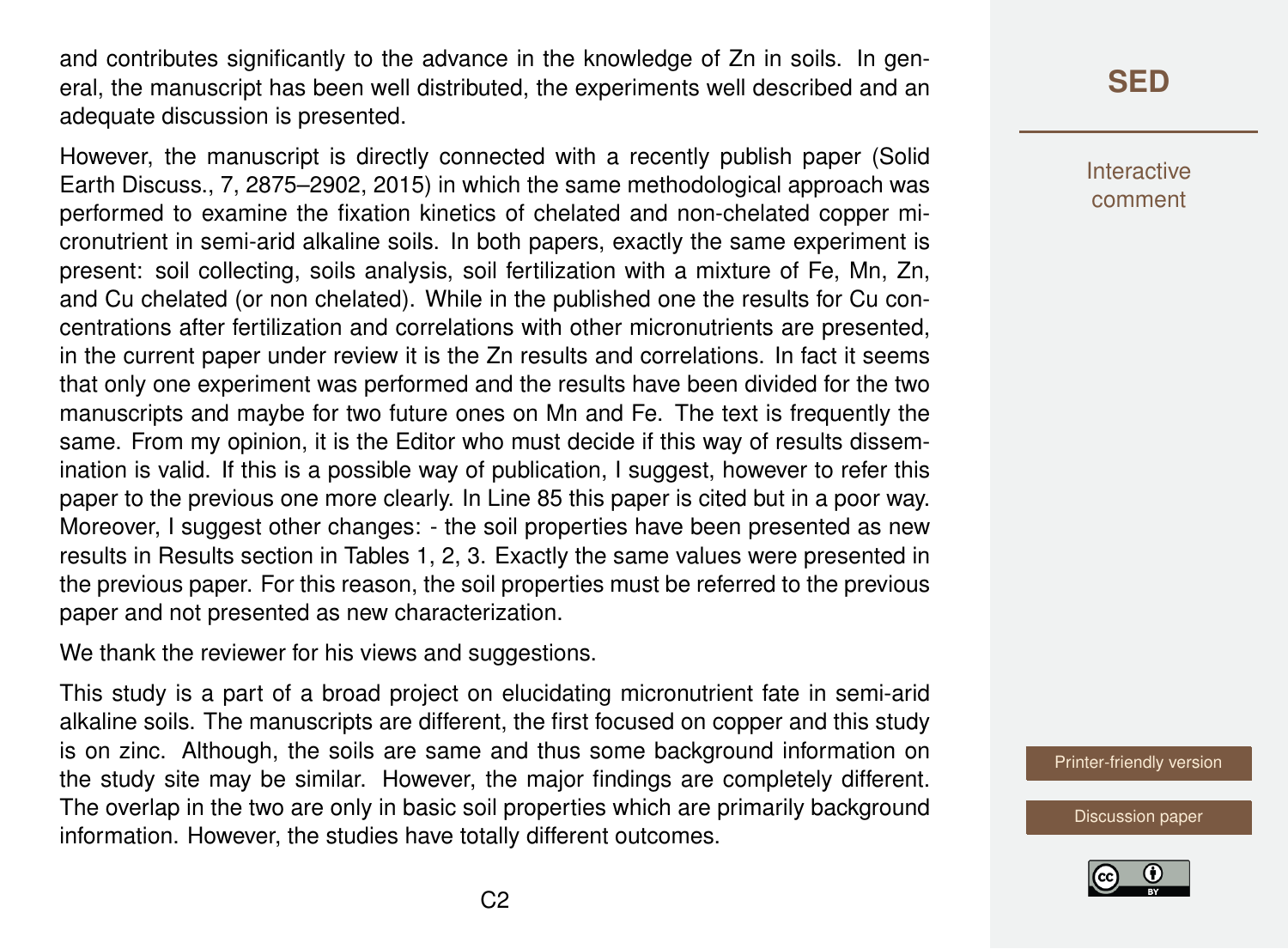We have therefore made some revisions and cited the first published work extensively where necessary. We have minimized the discussion of the basic soil characteristics (see section 3.1 Soil properties) which are similar and cited the first published work in its place. Thus, Table 1 is modified, and Tables 2 and 3 completely removed as a result and referenced made to the first published work.

See line 105 to 108 and section 3.1.

-In Table 5, the correlation with other metals is presented. In the previous one the correlation Cu/Zn was already presented. Thank you. This has been checked again and it is correct. Although the correlation Cu/Zn was presented in the first work, here the Zn/Cu correlation is needed to draw the needed comparison among the elements and between the systems (chelated and non-chelated). So, this is correct.

-Line 195-196: the comments are very general; the values are not according to the table. This has been taken care of with the revision early explained, where we cited the previous publications instead of discussing the soil properties again.

-Line 209-210: Rewrite the sentence. It is not clear. This sentence has been removed. There is no more need for it with the current revision.

-Line 237-238: The half-life of EDTA is possible not the main explanation for the decrease in Zn stability with EDTA in long times. Authors must also explore other metal competences such as Ca which is the main competitor for EDTA in alkaline-calcalreous soils. Thank you! Reference to the effect of calcium on EDTA has been added to support this portion of the discussion (Line 232).

-Line 257-259: the comments are highly general considering the large interval range recorded in R2. Please, re-write. Thank you. This has been revised and average R2 used for the comparison instead of range (Line 249-250)

-Line 261-263: the relation Cu-Zn is presented. No reference is done here to the previous paper despite the same values of correlations have been found. The reason **Interactive** comment

[Printer-friendly version](http://www.solid-earth-discuss.net/se-2016-51/se-2016-51-AC1-print.pdf)

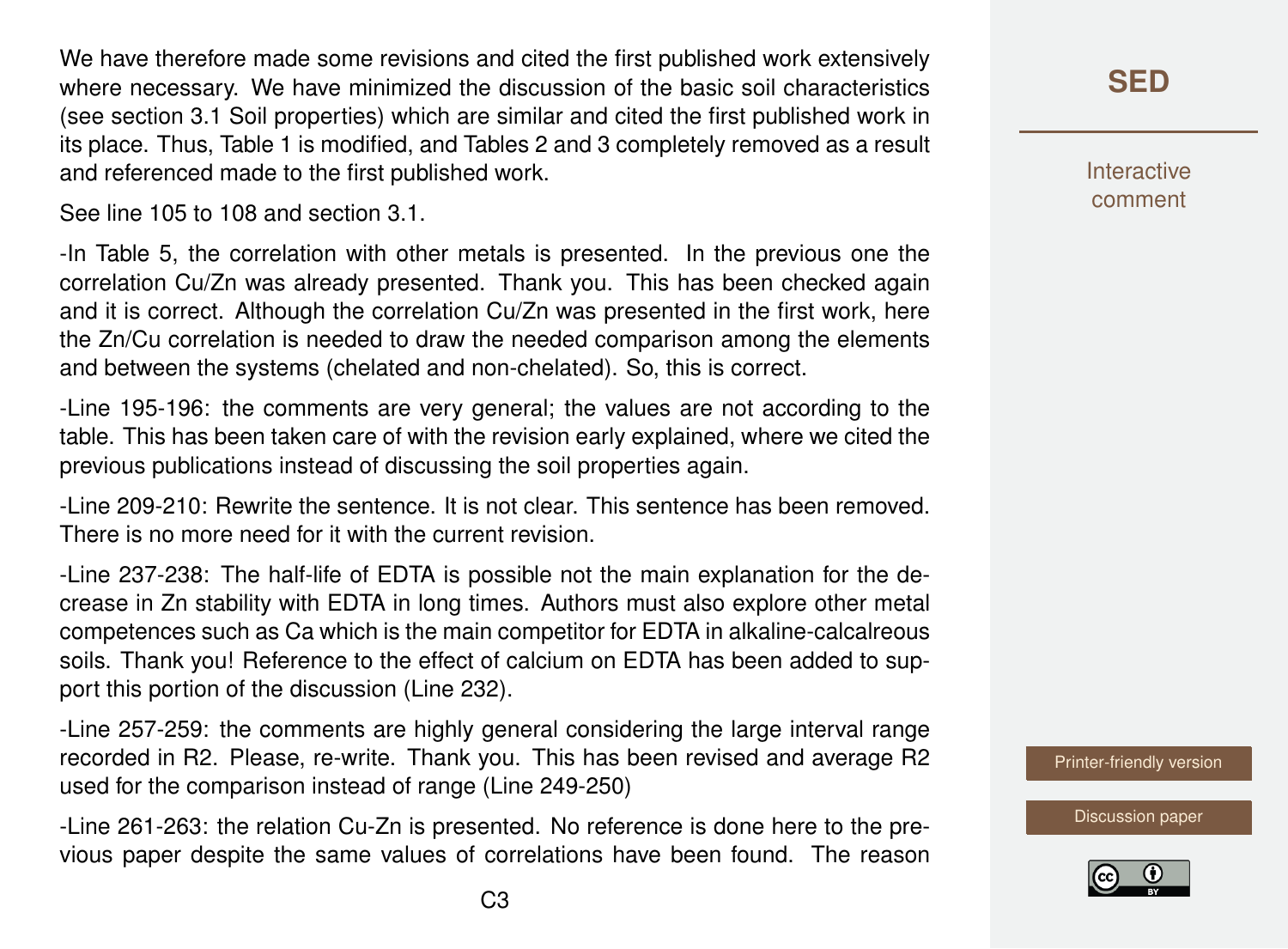for reporting this has also been justified previously. Although the correlation Cu/Zn was presented in the first work, here the Zn/Cu correlation is needed to draw the needed comparison among the elements and between the systems (chelated and nonchelated).

-An important correlation has been found for Zn/Cu in non-chelated systems. Authors must discuss better this important fact and compare with the literature. An explanation has been added (Line 257-259). This important finding suggest that available Cu and Zn would tend to change at about the same magnitude in these soils as evidenced from the slope (0.82-1.00) and the highly significant R2. However, we have not found a literature where these relationship has been evaluated from a similar approach for comparison, thus the significance in of this study.

-Line 283. Coefficient of determination is described as R2. Please, check the correct nomenclature for R2. This is rightfully used.

-The fixation kinetics for Zn in chelated systems has not been finally explained. The authors must deep into this fact and try to apply other models and cited literature with similar works. In conclusions it is mentioned that this papers contributes to understanding the Zn fixation chemistry in soils. However, a poor discussion has been done. Authors must correlated results with soil chemistry literature and try to explain which reactions are contributing to metal decrease: chelate dissociation, adsorption in soil materials such as clays, charges, precipitation, redox, etc. We appreciate this suggestion. However, the request of the reviewers is completely outside the scope of this work which is on understanding the fixation kinetics of Zn. Literature on the processes and mechanisms of zinc fixation were reviewed in our introduction. As mentioned in our conclusions, the reviewer's request, which is on the reaction mechanisms involved in zinc fixation in chelated and non-chelated systems of these semi-arid soils will be studied in the future research from this group.

Table 4. Authors kept the footnote referring Cu. This is referring Zn. Thank you so

# **[SED](http://www.solid-earth-discuss.net/)**

Interactive comment

[Printer-friendly version](http://www.solid-earth-discuss.net/se-2016-51/se-2016-51-AC1-print.pdf)

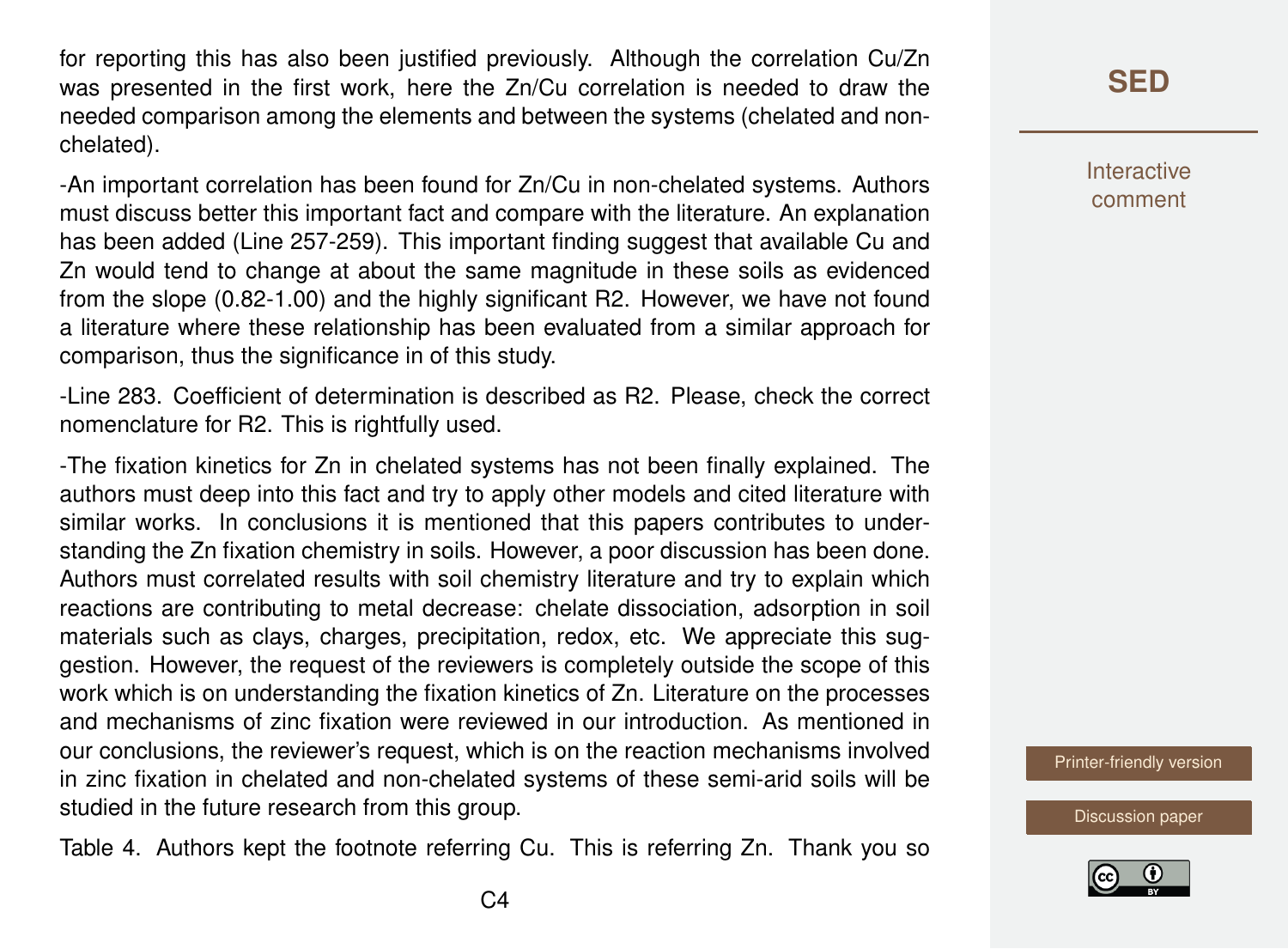much for this. It has been corrected.

Table 5. A further explanation of the equation is needed. The value with statistics is not properly described (it must be indicated if R or pearsons P is presented). The slope is underline, specify this and reason. We have clearly specified the equation and statistics "R2" in the table. We have removed the underline to avoid the confusion. This was originally done to improve the visibility because we referenced the slope a lot in our discussion.

Anonymous Referee 2 Received and published: 17 April 2016 For the most part this is a well-done study. There is valuable information to add to the scientific literature concerning micronutrients in semi-arid soils.

However, I am very troubled by the apparent lack of ability to document level of variability in the work done to characterize the soil series used in this study, if at all possible this variability should be documented. In addition, it seems the authors would have a better paper if they combined this with their paper on Cu, also submitted to Solid Earth. Cover all the micronutrients at one time in one paper. I know this doesn't get the authors as many papers, but the one paper will likely be better cited than the separate papers because it will be more complete. Also, there is a large amount of overlap between the Cu and Zn paper that is not good. The authors are basically trying to publish the same data twice as two different papers. For this reason I recommend rejection of this paper, and combining the Cu and Zn data.

Firstly, the manuscripts are different, one focused on copper and the other on zinc. Although, the soils are same and thus some background information on the study site may be similar. However, the major findings are completely different. The overlap in the two are only in basic soil properties which are primarily background information. However, the studies have totally different outcomes.

We have therefore made some revisions and cited the first published work extensively where necessary. We have minimized the discussion of the basic soil characteristics **[SED](http://www.solid-earth-discuss.net/)**

**Interactive** comment

[Printer-friendly version](http://www.solid-earth-discuss.net/se-2016-51/se-2016-51-AC1-print.pdf)

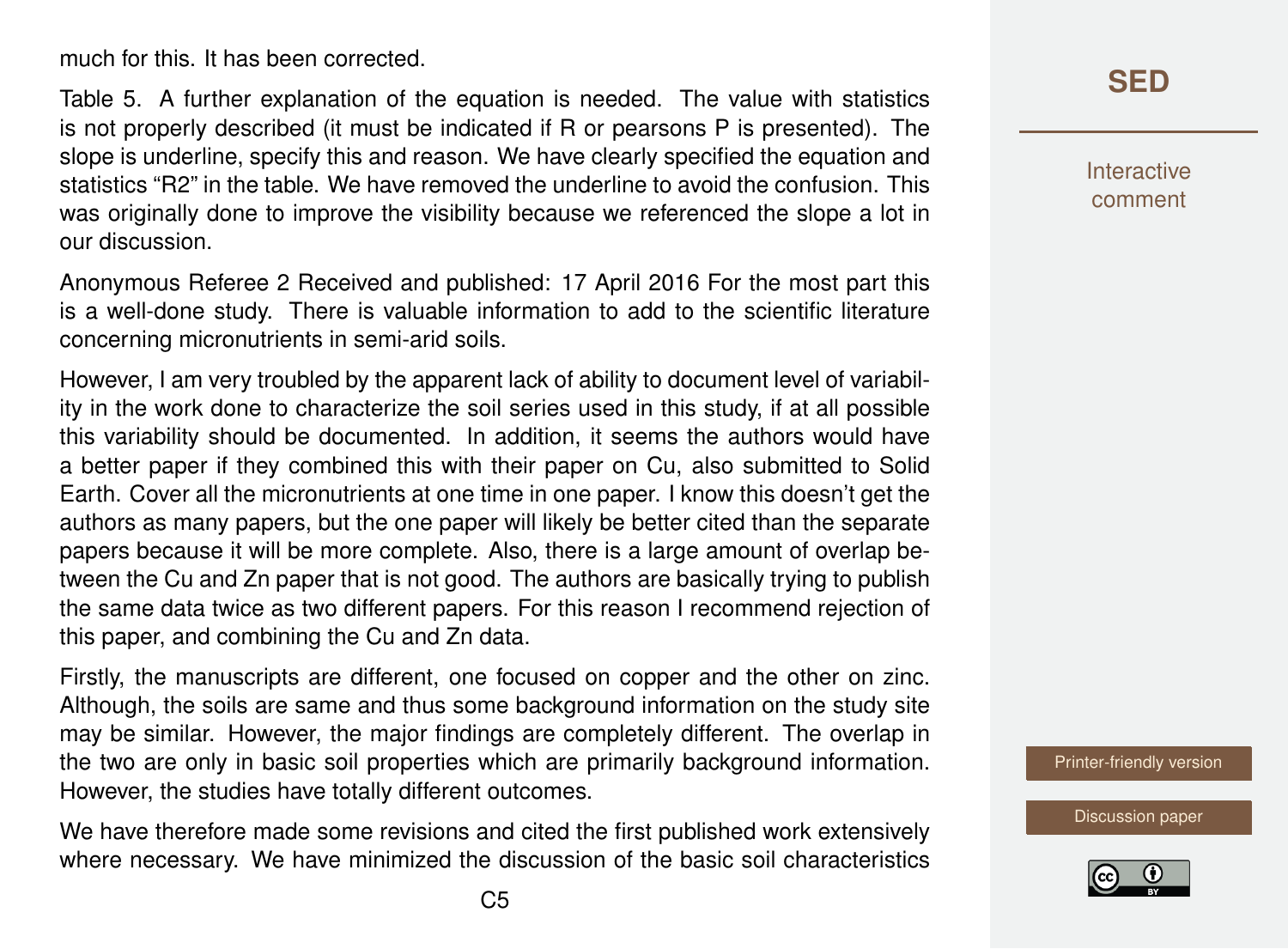(see section 3.1 Soil properties) and have cited the first published work in its place. Thus, Table 1 is modified, and Tables 2 and 3 completely removed as a result, and referenced made to the first published work.

Secondly, the manuscripts are intended to be published separately because previous effort made to integrate all the findings in one manuscript led to a densely packed work that was difficult to comprehend. Thus, the need to separate the data and publish our findings as two different publications that would complement each other. It was never our intention to publish the same data twice as two different papers in order to get many papers, as alleged.

#### Thank you

This manuscript needs a careful editing for English. The English is pretty good, but there are small issues scattered through the manuscript that distract from the overall reading. The first author is at Texas Tech, I suggest asking a native English speaking colleague to read through the manuscript and make suggestions. Thanks for the suggestion. We have taken time to edit the manuscript again

Lines 80-82 – Are there any publications in the literature, even extension publications, to back this statement about low levels of micronutrients in the agricultural soils of the Texas High Plains? A citation would significantly strengthen this statement. These are recent observations, not yet published. However, Bronson has documented this previously: Bronson, K. F., Trostle, C. L., Schubert, A. M., Booker, J. D. (2004). Leaf nutrients and yields of irrigated peanut in the Southern high plains: Influence of nitrogen, phosphorus, and zinc fertilizer. Communications in soil science and plant analysis, 35(7-8), 1095-1110.

Line 110 – ": : :(15-30 cm) soils: : :" should be ": : :(15-30 cm) soil samples: : :" We don't collect entire soils, we collect samples of soils. This has been corrected (Line 113 and 114). Thank you!

# **[SED](http://www.solid-earth-discuss.net/)**

**Interactive** comment

[Printer-friendly version](http://www.solid-earth-discuss.net/se-2016-51/se-2016-51-AC1-print.pdf)

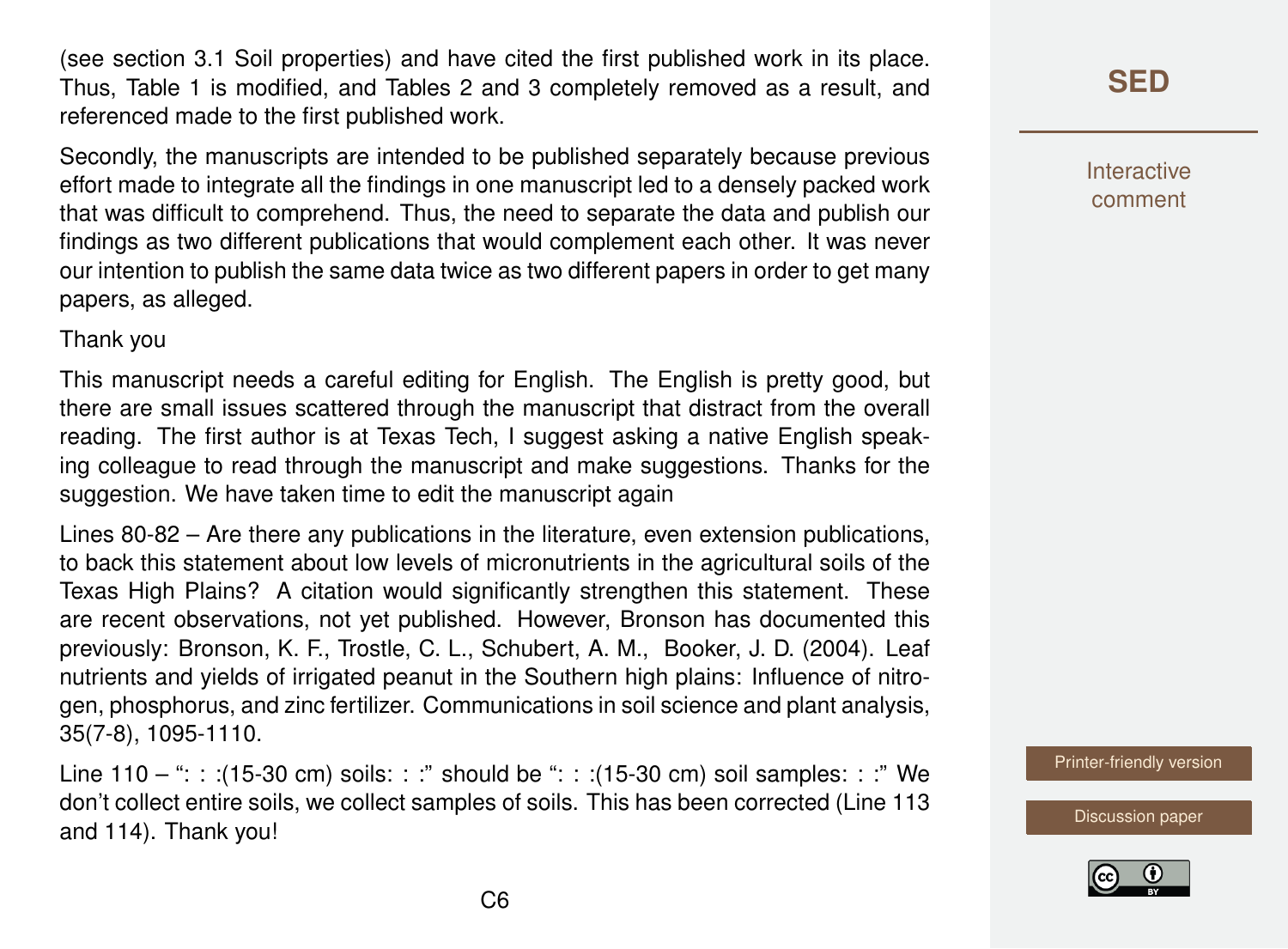Section 2.2 –Was there any replication of the samples used to characterize the soils, or was there just one run for each site and each depth? I know composited soil samples are common in soil fertility studies, but the way this was done doesn't give any feel for the variability in these soils, which is very important. There were surely lab replicates. However, no field replicate was needed for our study. We use composite samples from each field because we were not interested in within field variability. However, variability within the soil types (in terms of the properties) were examined.

On Table 1, for example, it can be seen that there is a fair amount of difference between the values obtained for OM, clay, and CaCO3 in the three soil series. Is this a true difference, or an artifact of getting a single soil sample that isn't particularly representative? We don't know, because we don't have any measure of variability in the soils used for the study. These are believe to be true differences. Remember the composite samples were collected from a number of spots and mixed, given a representative sample for each field.

Whether or not there is a difference between these soils is an important question in this study. Do we see a lack of difference in micronutrient behavior in these three soils because they are similar, or in spite of the fact they are different? The inability to determine this is a major weakness of this study. The differences in soil properties among the soils were examined and mentioned (Section 3.1), however, there was no remarkable differences in micronutrient fixation pattern that we could be attributed to the differences among the soil properties.

Line 202 – In addition to Adriano, 2001 and Kabata-Pendias, 2010, I recommend citing Czarnecki and Düring, 2015 here. Thank you. This has been added (Line 197).

Line 255 – Some non-significant relationships were found in the non-chelated soils. This is acknowledged in Line 267, but that fact should be clear from the beginning. This statement has been corrected. The word "significantly" has been removed.

Table 1 – Measures of variability for these properties? This should be a table showing

**Interactive** comment

[Printer-friendly version](http://www.solid-earth-discuss.net/se-2016-51/se-2016-51-AC1-print.pdf)

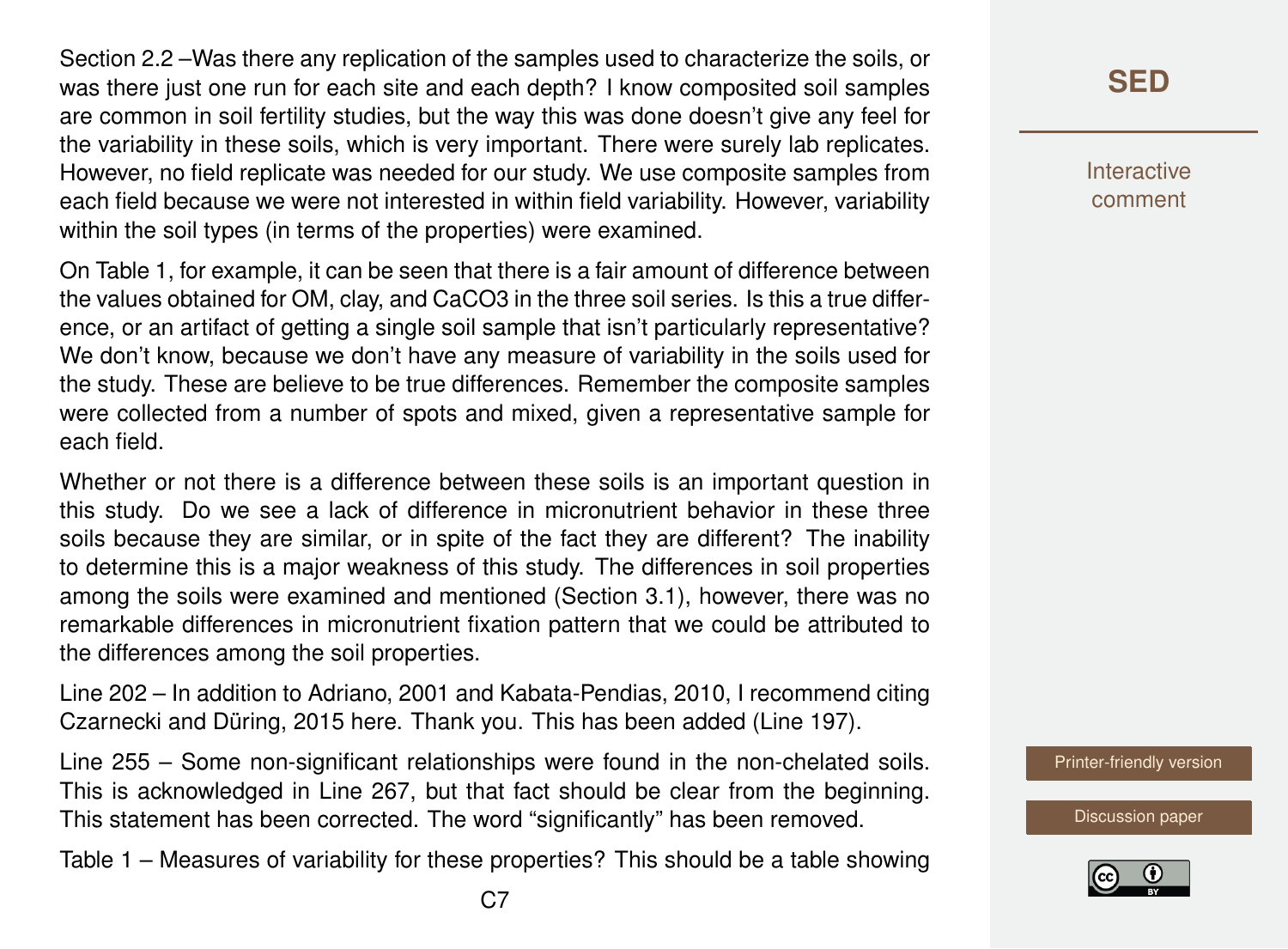the soil properties and the differences. However this table has been revised and the soil properties contained only referenced in Udeigwe et al., 2016 to avoid duplication (Udeigwe, T. K., Eichmann, M. B., Menkiti, M. C., Kusi, N. Y. O. (2016). Examining the fixation kinetics of chelated and non-chelated copper and the applications to micronutrient management in semiarid alkaline soils. Solid Earth, 7, 311-321)

References Czarnecki, S., Düring, R.-A., 2015. Influence of long-term mineral fertilization on metal contents and properties of soil samples taken from different locations in Hesse, Germany. SOIL 1, 23-33. doi:10.5194/soil-1-23-2015. Thanks so much for this.

Interactive comment on Solid Earth Discuss., doi:10.5194/se-2016-51, 2016.

### **[SED](http://www.solid-earth-discuss.net/)**

Interactive comment

[Printer-friendly version](http://www.solid-earth-discuss.net/se-2016-51/se-2016-51-AC1-print.pdf)